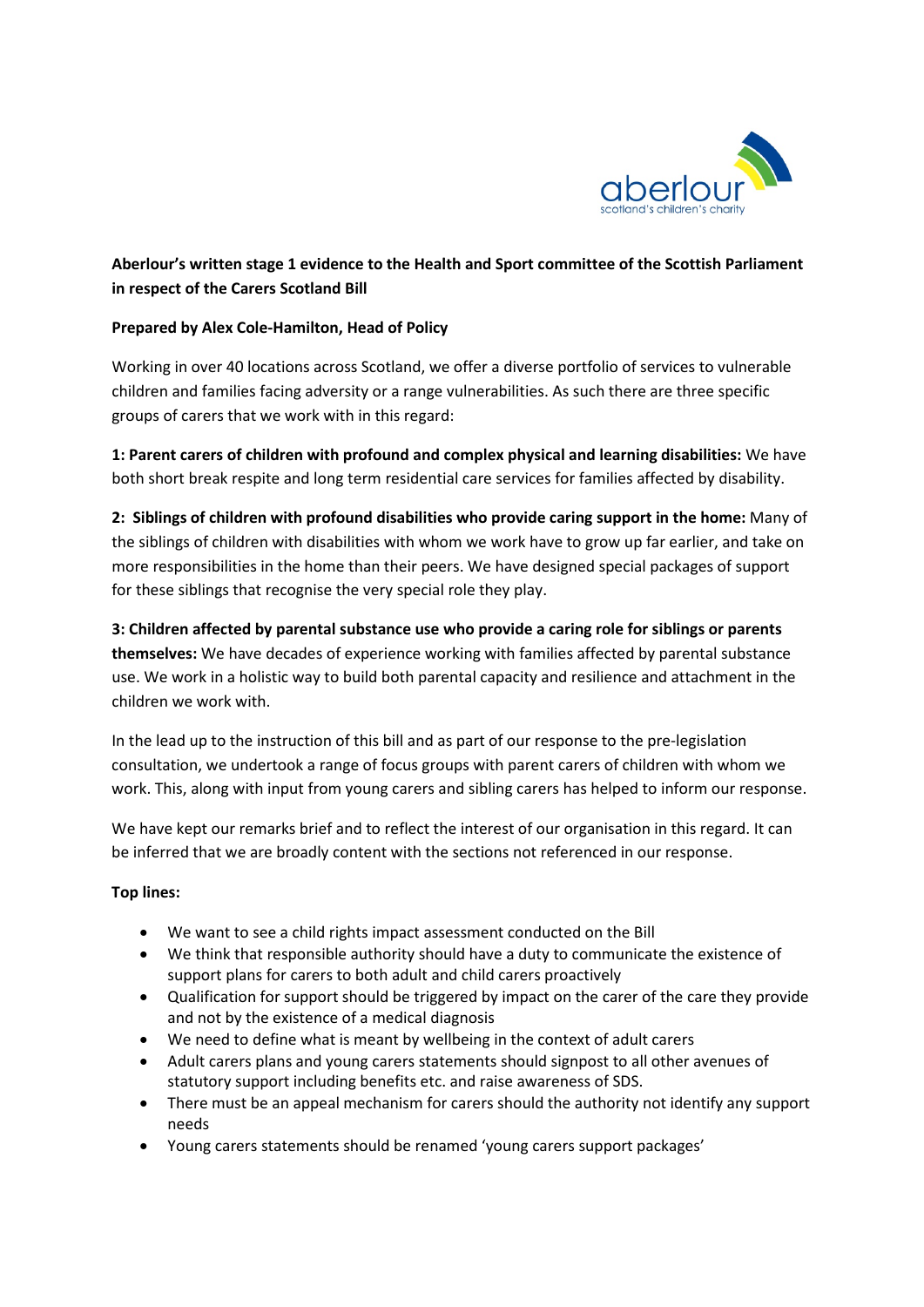- Young carers should have a statutory right to access the services of a trained advocate when being assessed for a support package or appealing the decision of the authority.
- Eligibility criteria for support should be set on a national basis not a local basis to prevent inconsistency and the possibility that authorities may seek to reduce to reduce the number of people who qualify for financial reasons
- The proposed duty on authorities to "consider" respite as a possible support to a carer with identified support need is not strong enough. Respite should be the norm except in exceptional circumstances.

### **Children's rights impact assessment:**

We would like to indicate our support for calls from Together- The Scottish alliance for Children's Rights for the Government to commission a child rights impact assessment on the Bill before it enters stage 2 of the Parliamentary process.

### **Part 2: Chapter 1 Adult Carer's support plans:**

**Duty to prepare an adult carer support plan:** When we asked our focus groups, most didn't even know what a carer's assessment was in the first place. Indicating that they had never been offered one or if one had been undertaken it had not been done so in a sufficiently formal way to have registered. This underscores the inconsistent nature under which carers assessments are currently undertaken and those who were aware of it said there had never been a great deal done to promote one to them.

Nevertheless, following discussion, those parents present felt that the shift in name was positive as it suggested a presumption that support would follow once an assessment was undertaken. As such we welcome the introduction of a statutory adult carers support plan.

### **Giving adult carers the right to ask for a support plan to be prepared**:

The pre-legislation consultation asked whether respondents would support the idea of a statutory right for carers to ask for a support plan. This was widely welcomed by the families we consulted. To this end we warmly welcome the provision within Part 2, Section 6 (4) which stipulates that an adult support plan must be prepared if a person presents to the responsible authority and asks for one.

### **Communicating information about support plans to adult carers:**

Our experience tells us that many carers in Scotland go unidentified, largely unaware of support that might be available to them and as such unlikely to ask for help. One parent carer whose daughter has severe and complex disabilities revealed that it had been 2.5 years before they realised that as a family they were entitled to any kind of financial assistance, such as the DLA or the carers allowance and then only after a chance conversation with another parent.

To remedy this we feel there should be a duty on ministers and responsible authorities to communicate the existence of carers support plans and the types of circumstances in which it might apply. It would be beneficial we believe, for this to appear on the face of the Bill.

### **Adult carers: Identification of outcomes and needs for support**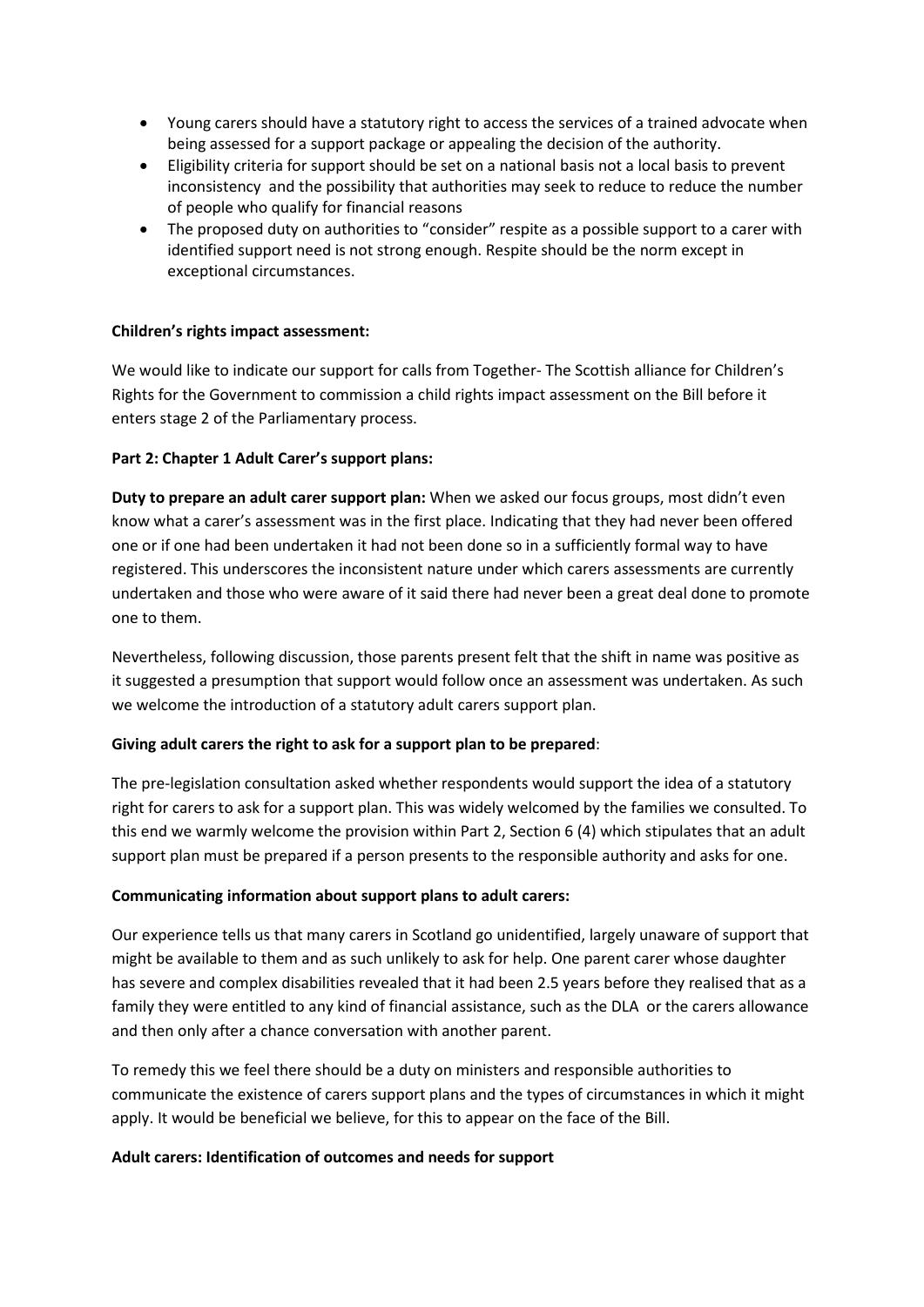This section lays out the means by which Scottish Ministers will determine how personal outcomes and needs are to be identified. The Ministerial orders which underpin this section will be critical to how assessments of need are undertaken. This presents a significant opportunity to bring greater consistency in assessing the needs of Scotland's carers.

At present, support for carers is inconsistent across the country. The carers we support expressed general dissatisfaction at the level of support that had been offered to them and this was also their view of a general lack of information.

## **Expanding qualification for support:**

It is critical that the specifics of the Ministerial orders underpinning this section recognise the why carers need support in the first place. Our parents felt that whether they qualified for support was currently tied to certain triggers, such as a medical diagnosis. This means that many are excluded from support particularly when there was an absence of a confirmed diagnosis for their child, as is often the case in the early years of a condition, then there was potential for carers not to qualify when there was, nevertheless a real need for support.

The language in the Bill around qualification seems to suggest a welcome shift. We feel that the Bill could be more explicit in stating that the trigger for an adult carers support plan should be an assessment of key lifestyle implications of their caring responsibilities and impact on wellbeing and not on the diagnosis of a child's condition.

### **Content of an adult carers support plan:**

Section 6 (1) (a) part ii) states that the support plan must contain information about the impact of caring on the adult carer's wellbeing and day to day life.

## **Quantifying wellbeing:**

We welcome this but are keen to ascertain the indicators to be attached to the definition of Wellbeing. Children have wellbeing defined in primary legislation under the SHANARRI wellbeing indicators. These are particularly helpful in building consistency around things like assessment and reporting. We would suggest that adult indicators of wellbeing be included as a schedule to this Bill.

### **Signposting to other avenues of statutory assistance and raising awareness of SDS:**

The Bill proscribes a range of pieces of information to be included in a support plan; these cover a range of things including the support services available to the carer in the area covered by the responsible authority. We are supportive of the inclusion of those items listed but feel the plan should also signpost adult carers to other avenues of statutory support. As described above, entitlement to state benefits is not universally understood by adult carers. It would be helpful for the support plan to direct adult carers to any state provided benefits to which they are entitled. Similarly, the contents of the plan should reference the choices available to the adult carer and their family through self-directed support, under the terms of the Social Care (Scotland) Act.

### **Need for an appeal mechanism when no needs for support are identified by responsible authority:**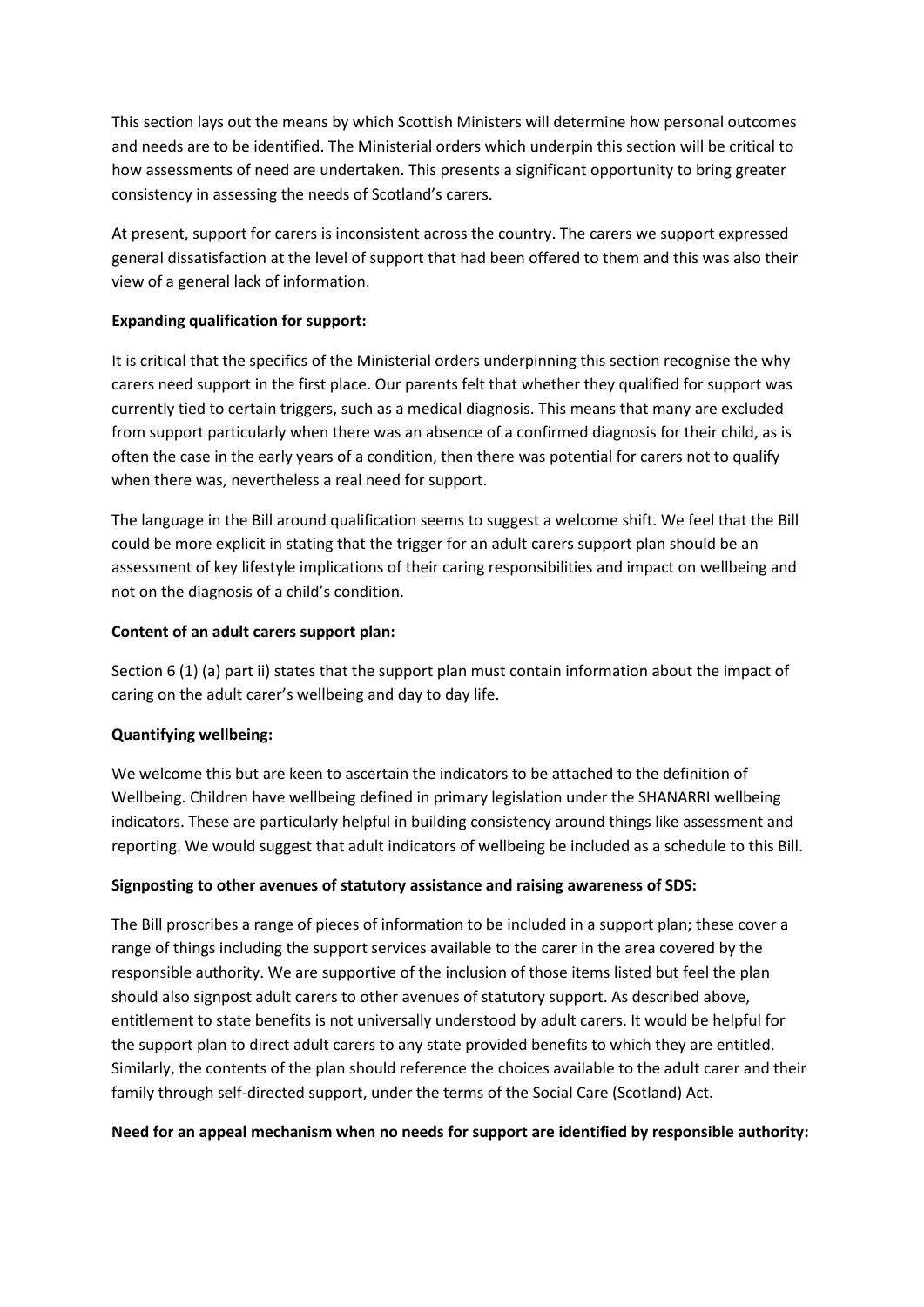Whilst the Bill stipulates that there must be steps to review each plan as part of the contents of the Plan, the Bill does not currently offer statutory grounds for appeal should a person present to a responsible authority, ask for a support plan and find that the authority identifies no needs for support in that person's situation. It is essential for an appeals mechanism to be established on the face of the Bill.

## **Chapter 2: Young carers Statements:**

**Nomenclature**: We understand the difference in nomenclature of the young carer's statement from the adult carers support plan is designed to remove any confusion or false interrelationship with the single child's plan. We are unconvinced however, that the term 'young carer's statement' is sufficient to convey the level of support a young carer can hope to receive from the responsible authority. We would suggest something more indicative of the improved regime the government hopes to foster in this: **'young carer's support package'** would better reflect what young carers could hope to receive and make them more likely to come forward for assessment.

## **Young carers: Identification of outcomes and needs for support**

## **Need for an appeal mechanism:**

As with adult carers, there must be an appeal mechanism by which a young carer who presents to a responsible authority, asks for their support needs to be identified and the authority determines there are no identifiable support needs. This needs to be on the face of the Bill.

## **Independent advocacy for young carers while support needs are identified:**

Given the particular stress and vulnerability experienced by young carers, which in turn may have an impact on their ability to adequately represent their situation to a responsible authority, some access to advocacy is necessary in the process of identifying needs for support. To this end we would like to see a statutory right to the services of a trained independent advocate, during assessment of their needs for support on the face of the Bill. Similarly such services should be available to them during an appeal should the responsible authority fail to identify any needs for support.

## **13: Content of a young carer's statement:**

## **Signposting to other avenues of statutory support:**

As with the adult carer support plan, the young carer's statement should contain direction to any relevant state assistance to which that young person may be entitled.

## **Appeals information**

The young carer's statement should also contain details on how a young person can appeal the conclusion of the responsible authority and how they can access the services of an independent advocate to help them in this regard.

## **Part 3: Provision of support to carers**

## **Chapter 1: Duty to set local eligibility criteria:**